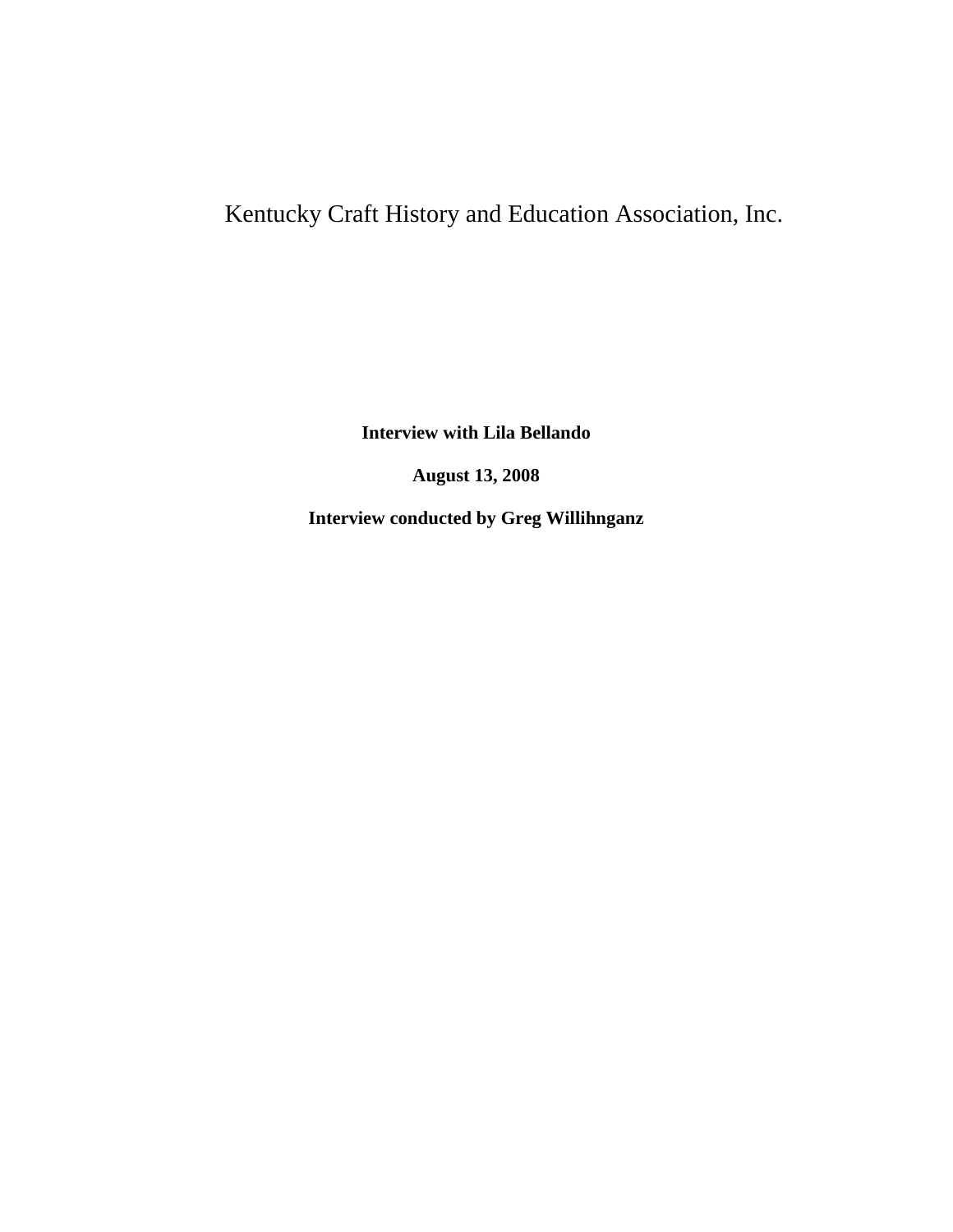WILLIHNGANZ: This is Greg Willihnganz interviewing Lila Bellando, at her home in Berea, Kentucky, on 8/13/08, for the Kentucky Craft History and Education Association. Tell me first a little bit about yourself and your growing up. You grew up in Kentucky, or you came here later on, or?

BELLANDO: No. I did not grow up in Kentucky. I was born in Alabama, moved to Oak Ridge, Tennessee, when I was four or five years old. Lived in Oak Ridge, graduated from high school there, and came to Berea College in, I guess, I won't say what year. *[Laughing]* In the fall of 1958…and I graduated from Berea College in 1962, and I majored in art. I was always, always making things and creating things. Art was, art was my primary love. So then, I went to Eastern and, Eastern Kentucky University, and got my masters degree in education. I didn't think, when I was going to Berea that I ever wanted to teach. But, it was the first thing that I did. I started teaching, and I found out that I really loved teaching art to children, and became totally convinced how important the arts are in the development of a human being. And, pretty much have devoted my professional life to that end. I've been in education, art education and art business, with Churchill Weavers, and that has constituted my full career.

WILLIHNGANZ: Wow, okay. Let's go back and talk then, about the art that you've done. And then, we can talk about Churchill Weavers and how you got involved with that, and what happened there. What types of arts have you done traditionally? I mean, have you focused mostly on sculpture or weaving or whatever?

BELLANDO: Well. I have sampled of a lot of different mediums. I have done bronze sculpture. I have done oil painting and water color, and I currently my love is water color. I still love the three dimensional forms, too. I think I sacrificed some of my own creative production time to working with art and education. Because, I just couldn't do as much as I wanted to do for myself because of teaching. Then, when the one thing I did not take in school, in college, anywhere, was weaving. It was the one thing that I did not take, and that I did not do, until we bought Churchill Weavers. Then, because I had a background in fabric, though I found out that I love weaving, and I love doing all the colors and the designs for fabric, and it is still a major love. My mother was a seamstress, and I grew up going in and out of fabric stores with her when I was a child, and I learned all about the different fabrics. I just knew that and it was certainly a big help to me when we bought Churchill Weavers, and I realized that I had a love for fabric that didn't even realize was there.

WILLIHNGANZ: Before that you did a lot of sculpture and paintings? You did the piece behind you?

BELLANDO: Yes.

WILLIHNGANZ: Perhaps you could tell us just a little bit about that.

BELLANDO: Well it is a bronze relief. It was done with lost-wax. I did the design first of all in wax, and then that was cast in bronze. I used the foundry at Eastern to do that.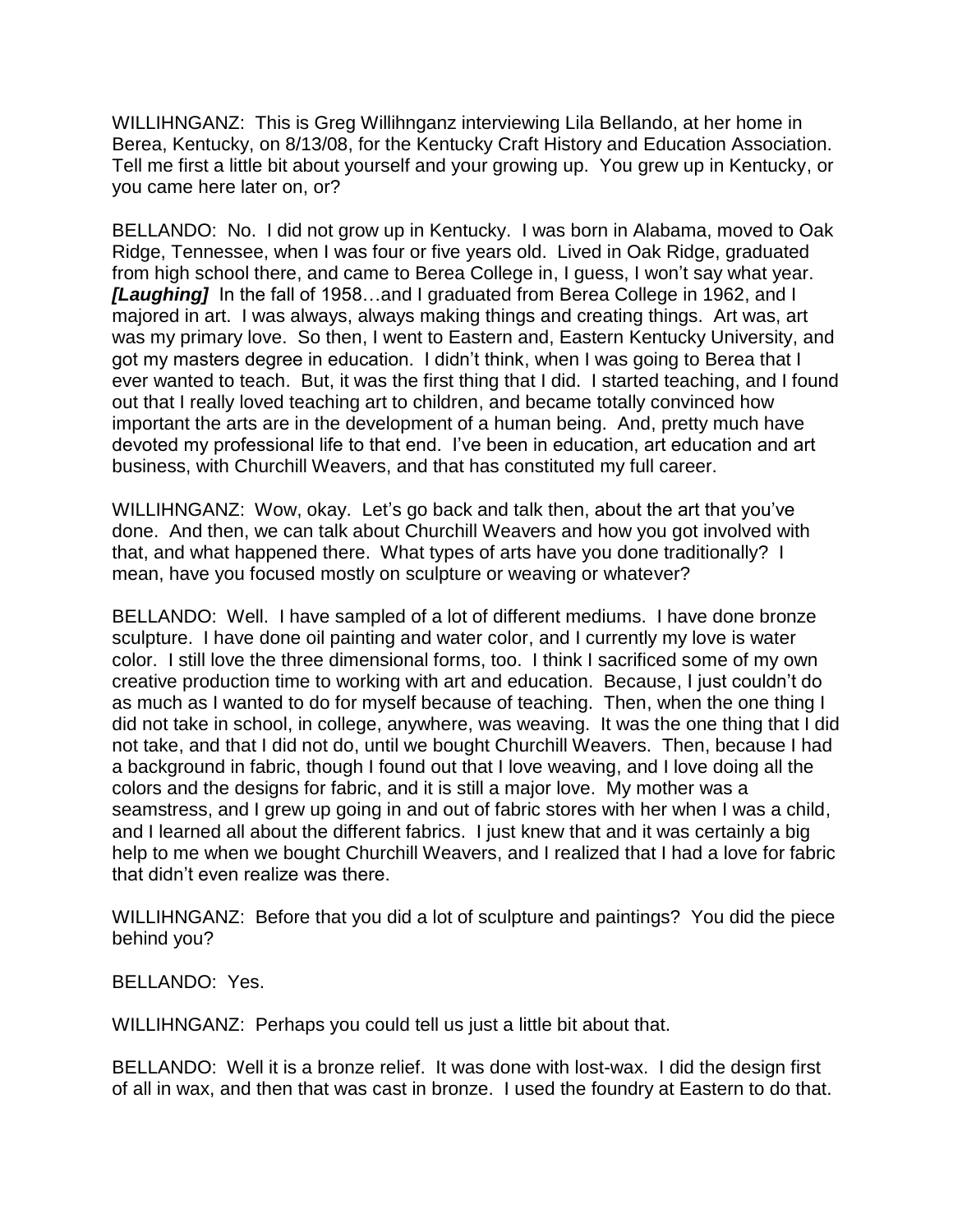I thought about setting up my own foundry at one time, but my husband Richard said, well, he didn't think that was going to work, so. Currently I am doing more painting at this point.

WILLIHNGANZ: Okay, let's talk a little bit about, about what your feelings...or what motivates you to do particular pieces. I'm looking at this piece, and I'm thinking this is a woman who is sort of looking downward, and sort of coming out of the mist almost, with leaves and sort of things, and thinking what it is, what was in your mind when you made that?

BELLANDO: Well. I have always liked to do figurative work. I like the human figure, and have done a lot of drawing of human figure and painting of the human figure. When I was doing this particular piece, I wanted some of it to be representational, like the face and part of the body, but from there I wanted to use a lot of texture, and let it be a little mysterious and obscure. So that people could read whatever meaning they wanted to into it. I like working with texture a lot, and so I was able to achieve some of the texture in this piece by using lace, that I actually imbedded in the wax, and then I peeled it. And the wax is warm, and hot, hot. It is pliable. So, I put the lace into the wax, and then pulled it out, and it left the texture, and so the bronze was able to have that texture.

WILLIHNGANZ: Now, you do, *[cough]* excuse me. But, you do the wax basically, and you do the carving or sculpting on the wax. Then you put a level layer of plastic or something over it? Then you cast into that? Is that how it works?

BELLANDO: Yeah. What, what you do, you do the entire piece of wax, it is wax. It is a wax piece when you do it. And then you, you cast into your material that you are going to use and it can be sand, it can be a number of things. Then you burn the wax out so you have hollow space inside your casting. Then when you put the molten bronze into it it takes the space. But, you have to have your screws, and that to let the gases escape. And you have to cut those off. You have to; you have to plan that in advance.

WILLIHNGANZ: So, you were able to actually look at the figure in wax as it would be here as you lay down the lace. When you put the lace on there, was the intention to make it look like clothing, or was it just to give it a texture that was unique?

BELLANDO: Texture, I love the texture that it gave.

WILLIHNGANZ: Well, it does sort of seem to be coming out of this whole environment there. And at the same time she sort of has this far away almost Mona Lisa look, just very nice.

BELLANDO: Well thank you.

WILLIHNGANZ: You're still doing art work now? Your painting you said?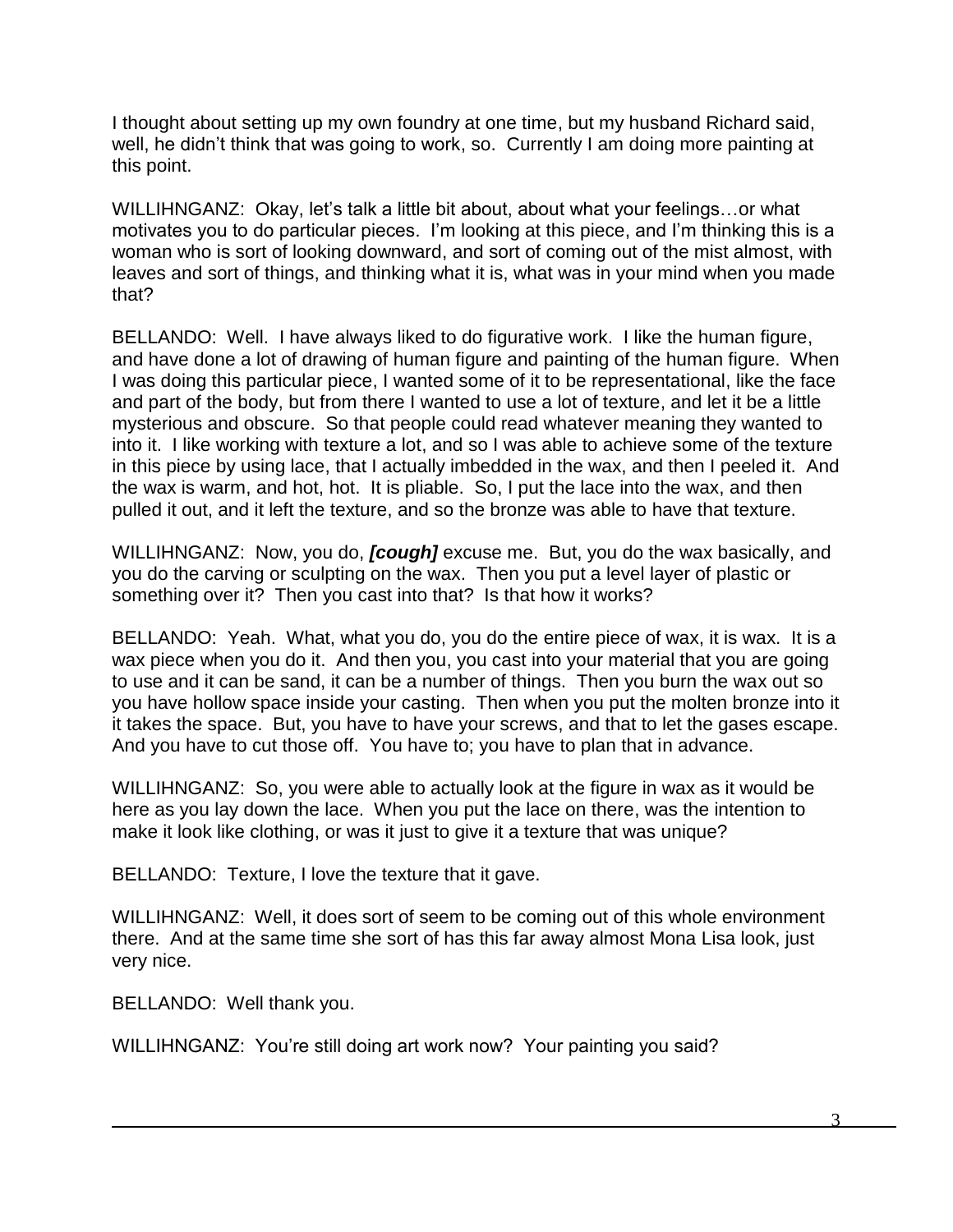BELLANDO: I am doing water color at the moment. If I had the foundry, I would have probably done bronze sculpting. But I don't have that ability to do that. I am doing water colors. And actually, I got away from all of that for awhile, when I was so busy at Churchill Weavers. And my creative efforts were satisfied with designing fabric color at Churchill Weavers. But, now that Churchill Weavers is no longer open, I have time, and I'm starting to paint again. I'm enjoying, as I said, before a revival of water color. I'm, actually, I don't really want to say this, but teaching water color on some cruise ships. You can edit that out.

WILLIHNGANZ: *[Laughing]* When you…I don't think you have to be ashamed of that. It's a good thing to do.

BELLANDO: It's an opportunity to travel and its fun.

WILLIHNGANZ: And it may open doors for some people who haven't had the chance to do this.

BELLANDO: Well, you know, that's true.

WILLIHNGANZ: Yeah, I do.

BELLANDO: As a matter of fact, some of the people that I've had in my classes, have said that it…some of them have never done it before, some have never painted before. Some of them are coming back to start to paint again, and I had several notes from people who said "thanks, it has brought me back to painting, it's what I needed."

WILLIHNGANZ: Wow.

BELLANDO: So that was fun.

WILLIHNGANZ: When you think about doing a water color, how do you pick the subject that you want to portray?

BELLANDO: Well, you always know the things that move you, images that speak to you. One of the things that really intrigue me is dramatic lighting. A sky with a very dramatic…I like for it to have a mood, a mood. Not just a picture…., that it portrays a mood, and that really gets me excited. The same thing with doing people in water color. It is a strong mood, contrast of light and dark that interest me.

WILLIHNGANZ: But, when you see a sunset or whatever, it's a pretty transitory event. How do you capture, do you just capture that in your mind and then work from there?

BELLANDO: I can't…maybe some people can, and a lot of people do plein air, which is they go outside and they really paint. I've not done a lot of that. What I like to do is take photographs of things that…and the light, when you catch it in a photograph, may only be that way for ten seconds. You know, because the light is constantly changing. So I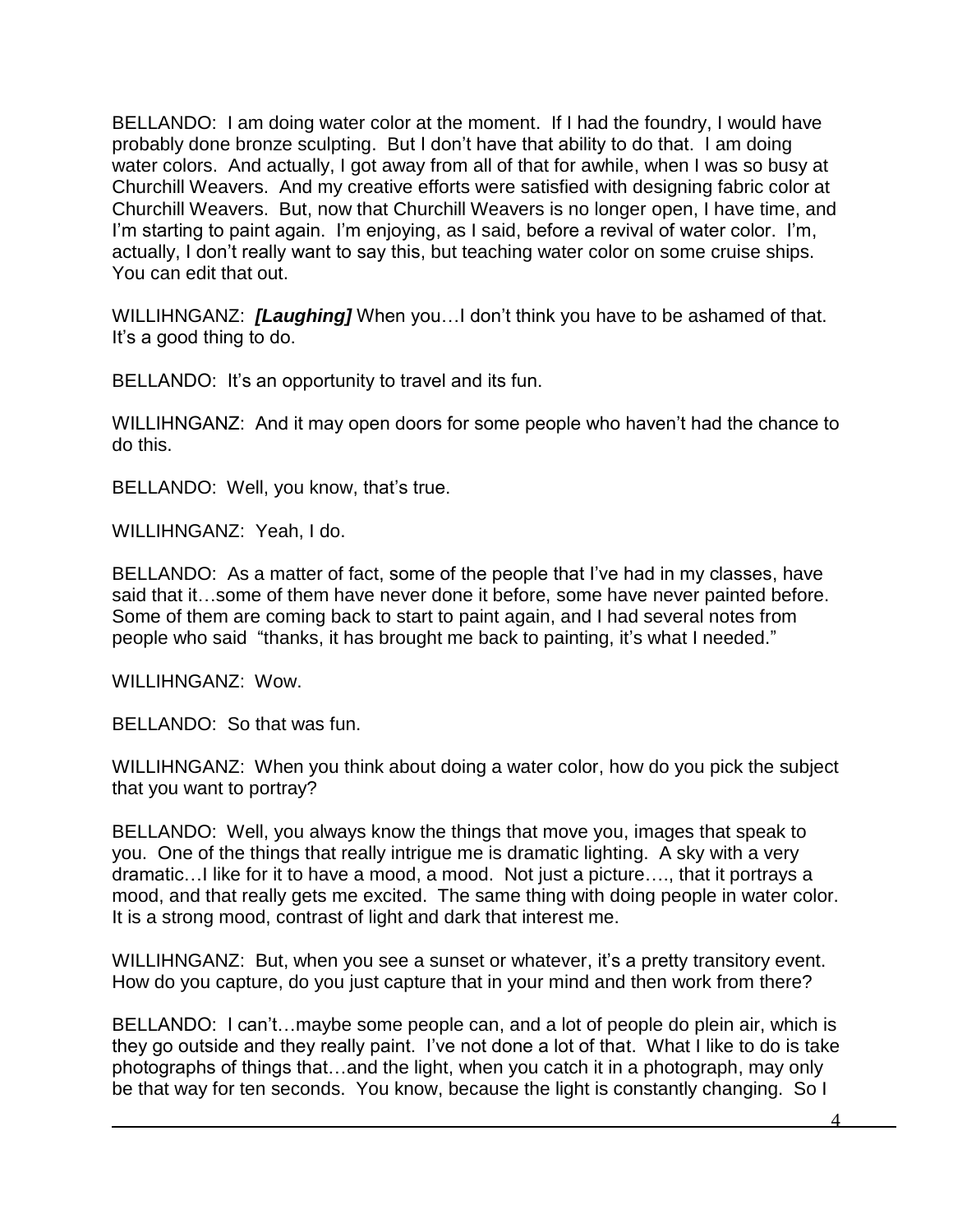take a lot of photographs. I'm building my library. I don't know if I will ever live long enough to paint all these things. But, I'm sure that I won't *[Laughing]*.

WILLIHNGANZ: I've done certain amount of video shooting. I haven't done, believe it or not, I haven't gotten to taken photographs per se, but I do a lot of video shooting. And, when I was working for a program that I did for U of L, I managed to go into my wife's parking lot, and look down the end of it, and I saw this, this building with a beautiful bell tower on the front of it, which is actually the engineering school. But it's gorgeous, and it was perfectly framed by trees. And I said, you know, I've got to capture this. So, I had my camera with me, and I took it out and I got that picture. And I've had comments about how nice that looks. And since I took that, they have cut the trees out. So sad, and its never coming back.

BELLANDO: Wow.

WILLIHNGANZ: I'm wondering how much you think about the framing of whatever you are going to put, and how you organize the elements within the particular picture that you are doing.

BELLANDO: Oh, absolutely. I mean, I don't take the picture if the elements are not there. If there is not a focal point, not some drama in the focal point and things balance. Absolutely, I get the composition, when I take picture, and that's a very important part of it.

WILLIHNGANZ: When you take a subject and you decide, I'm actually going to paint this, is that motivated simply by the esthetic of it, or are there considerations about what it says, or the values it may express? Does it capture a particular agrarian ethic, or are there other considerations in your work?

BELLANDO: Well, for me, it's the emotion that is inherent in the picture itself, because I think that does speak to people. The emotion that is there and the emotion comes from the balance and the values, the focal point, the composition of it and the mood. I mean, you can look at one photograph and it is just a beautiful picture, its lovely. You can look at another photograph, and it's got this certain mood to it that causes you to stop and say "wow". That's what I look for.

WILLIHNGANZ: What does art actually do? What does it convey to people and what does it motivate them to do? Why do we do this?

BELLANDO: Well, we do it because it does speak to us first of all as an artist. The work has a message it may be just it may be an emotional message; it may be just a message of beauty. *[Phone ringing in background]* We do it because it satisfies something, a longing that is deep inside us, to say something. And, I think that is one of the reasons that it's so important. Well, there are a lot of reasons why it's so important for children and for people to have arts in their life. Even if you don't make art, if you don't create it, if you appreciate it and it speaks to you, you have to have the maker and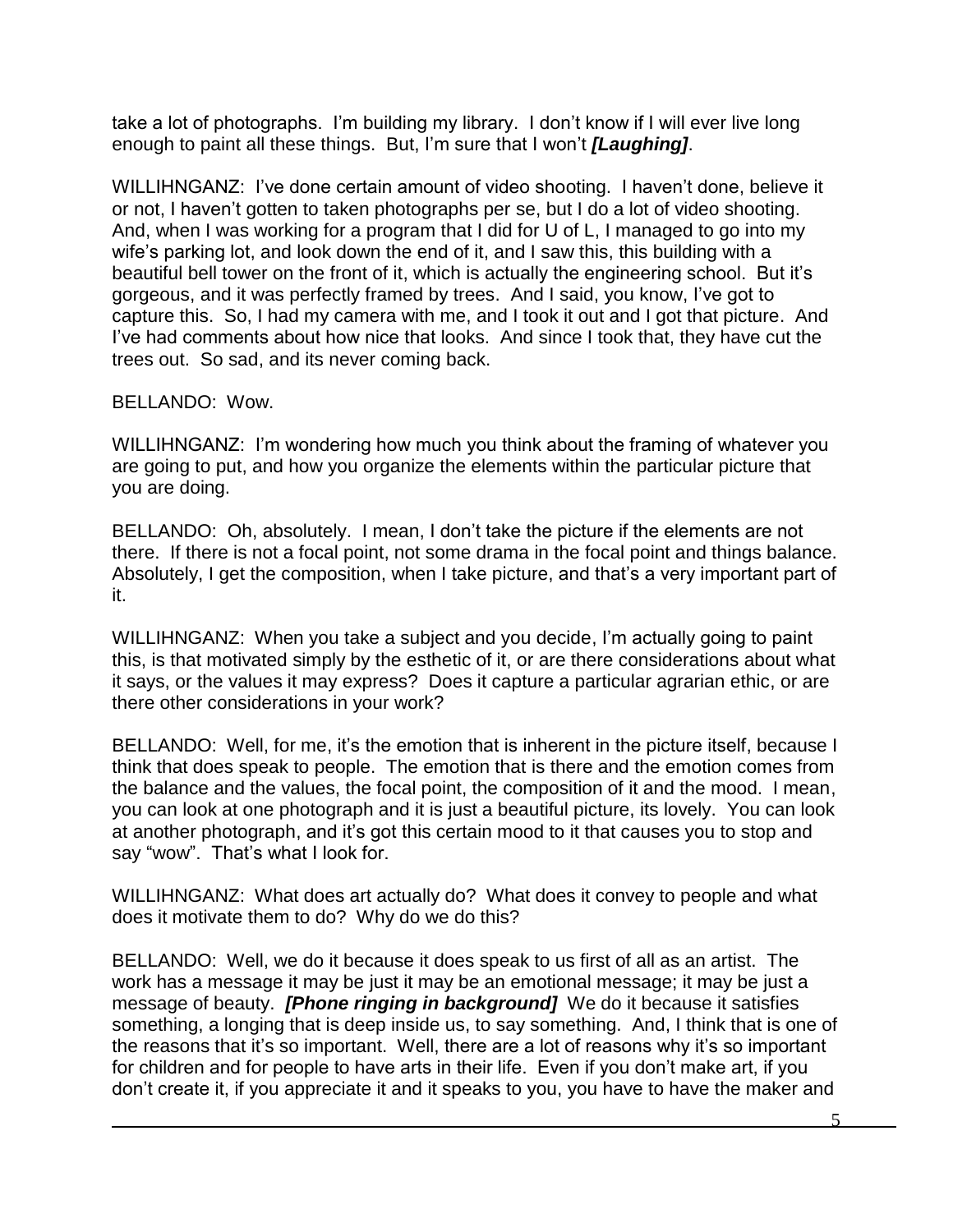the viewer. You have to have both. For children, there are so many reasons why it's so important. It helps their learning ability, it helps their cognitive thinking, it helps them learn the sciences, it helps them learn reading, it helps them learn everything. It's a tool that helps their brain develop. If they are allowed to make art and be free with it, and not have somebody say, "Do this this way", to totally express themselves. It's very, very important, and I think more and more people have come to realize it. Many years ago, what twenty or thirty years ago, I think fewer people realized it, and I fought really hard to have more arts in the education in our schools, because I realized it. Other people did, and they worked with me. I guess I'm getting off track here a little bit. But, this is really a very important thing to me, and its something that I've spent a lot of time with. I just feel that it is extremely important in the development of every human being, to have art in their life. You walk into somebody's home, and there is no art, you kind of feel that there is something missing. In their, well I don't, I don't want to be snobbish about it, but I really feel like it's just so important to the development of every human being to either be a maker, or appreciate, or to have it in their lives in some way. It can be…there are many forms of art.

WILLIHNGANZ: Now, you have a great variety of art in your home. Here. That is original art. That's from the artist. How important is it for you to know the artist who made these pieces?

BELLANDO: Well. I love it when I know the artist. We don't have any art that is not original in our house. Everything we have is original. I love it when I can go buy a painting, and from somebody I know, and it's just like they are there with me. I say, "Hi", you know. I love it when I pull a mug out of the cabinet and I have coffee with Michael this morning, or some of my friends. My friends have made it all. It's extremely important and it's extremely important that we surround ourselves with things made by hand. Because there is so much in our world that's technological, that it is extremely important that we stay in touch with the human touch. We surround ourselves with things made by hand. That's how we stay human.

WILLIHNGANZ: I was looking this morning at Richard's booklet on Walter Hyleck, and all of his work. I noticed that some of his work, and they put it at the front of this catalog, was very political in nature. He shows a bomb chained to two balls, and an ICBM, and its very clear there is a political statement to it. Do you think there is validity to using art to make a political statement, or is that really distorting the art?

BELLANDO: Absolutely. I mean absolutely. If you have a burning desire to…I mean to say something. Art has always been used as a, over the years and over the centuries', it's been used politically. So, that's very valid. It's very powerful, and it speaks to a lot of people when there is a strong statement in art. I think its fine; I think it's important, I think it's valid.

WILLIHNGANZ: How do you feel about the level of art education right now in our school system?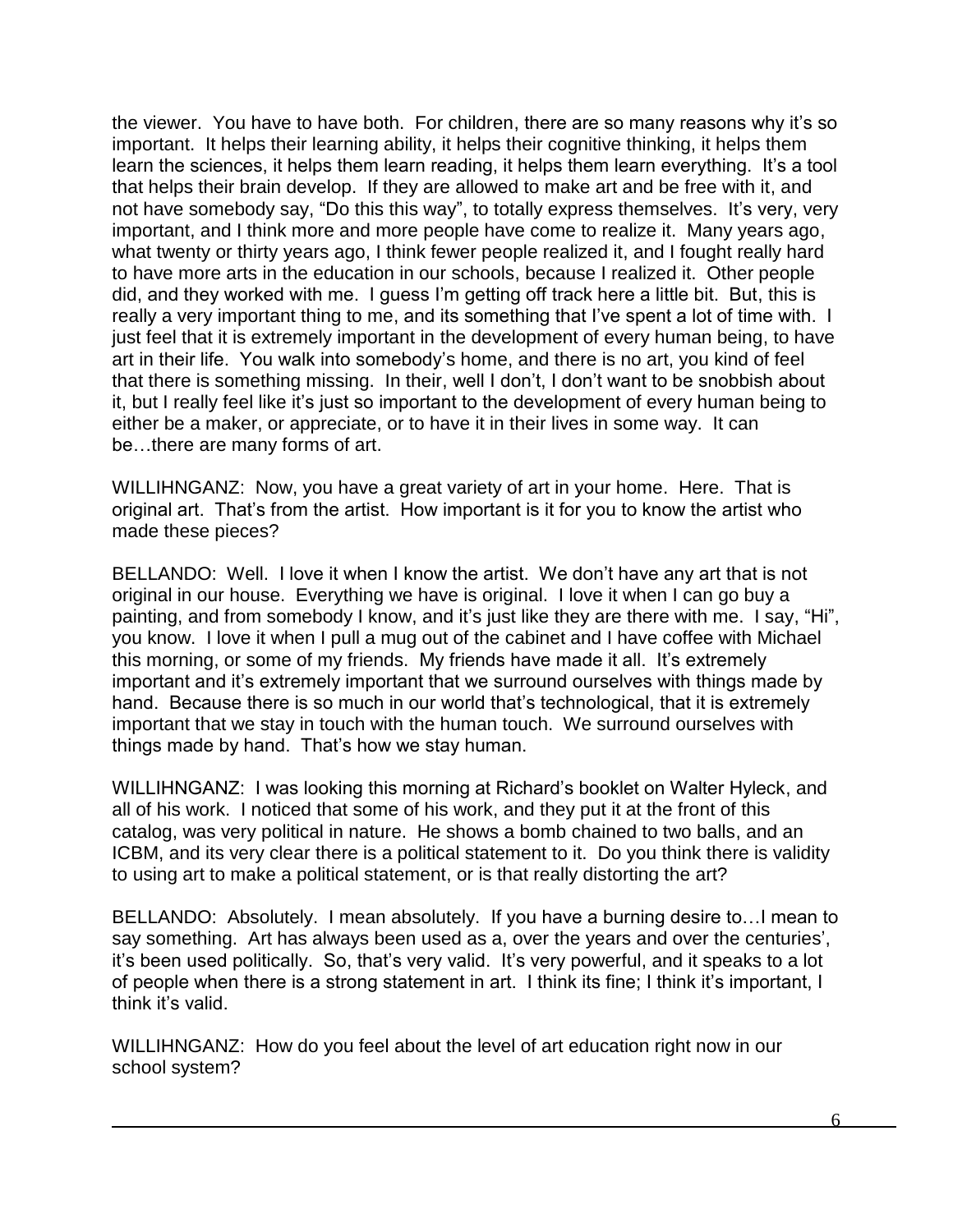BELLANDO: Well. I have to tell you that I'm not really satisfied by that. I know that KERA has evolved and requires that art be there. And, I think that is very good. I mean that's one thing that was really a step forward. I know that there have been some movements to try to take it out of the KERA legislation. But it's important that it stay there. However, I think that it is not enough. I think that there needs to be more than there is. I know that is just my personal opinion about it. I'm glad its there, but its not enough.

WILLIHNGANZ: What do we need to do to promote that? What are the avenues we could go with this?

BELLANDO: Well. I think if parents, if parents realized how important it is, and the more they speak up, and the more they go to school, and have their voices heard to the, I guess they still have the councils that determine a lot of what the school is going to be run. I think if people would just speak up and talk to their legislators, and I don't know if it will ever happen, but I think it can.

WILLIHNGANZ: Let's talk a little bit about the history of art organizations in this state, and how they developed. You were involved with the Guild for many years? The Kentucky Guild of Artist and Craftsman?

BELLANDO: Uh-huh.

WILLIHNGANZ: Tell us a little bit about that.

BELLANDO: Well. We first heard about the Kentucky Guild when we were students graduating from college. It had just been formed. I think Paul Hadley may have come to the art department and told us about it. We really didn't understand what it was about at that point, because we were graduating and going off in different ways. Though we came back, and it was my husband's Richard's first job back here in Kentucky, was as the first paid director of the Kentucky Guild of Artist and Craftsman. At that point I was with child, and so five days after the fair opened…no excuse me, about the same time the fair opened…or wait. I'm sorry. Two days before the fair opened I gave birth to our son. Then on Saturday, I went out to the fair, which was three or four days later, and it was a magnificent thing. But, there was a terrible storm. It hailed, I mean, I have never seen such a storm. Hail in May…but it did. And nobody had tents, so everyone was scurrying, trying to cover up and run for cover, and shelter, and what have you. I think…I remember that there were 1,500 customers who came to the show. We thought that was just magnificent. Of course today, 1,500 would not be considered a good number. But it was a brand new thing. And a lot of people had not done shows before. Some people had, but a lot had not. And Richard went up into the mountains, and he literally drug people out to come set up as artists, as craftspeople. To come and do a show…and he introduced to the world a lot of people who had not been out of the hollars of Eastern Kentucky before. It was a very, very exciting thing. Now, the connection that later had some bearing on our life, was that Churchill Weavers was at the first show. They came out and they were out there. Mrs. Churchill was very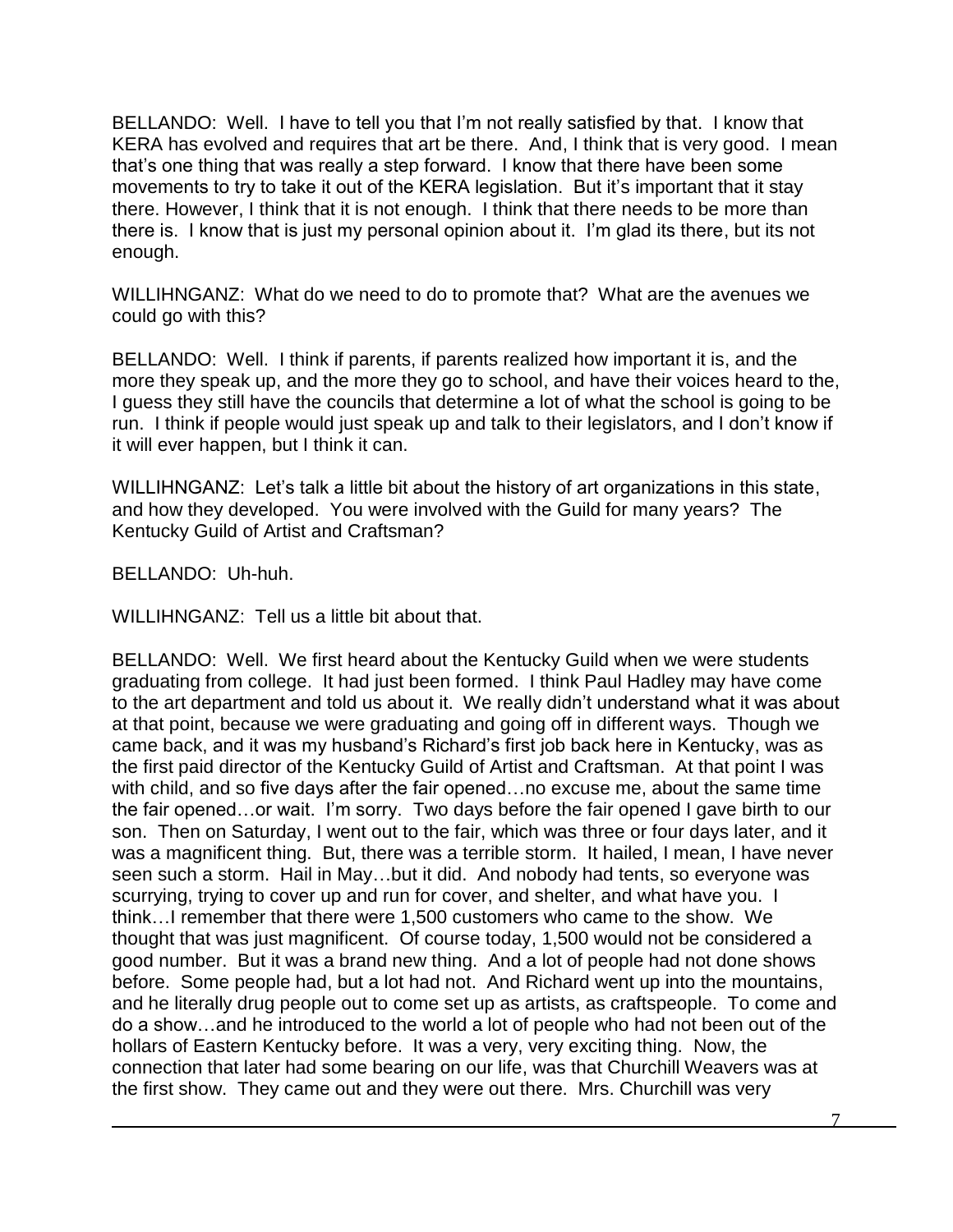impressed with the fact that Richard brought this little show out…in their first year, had gotten some major buyers from New York to fly down here. He got buyers from George Jensen's, and some other big players, who came to that show because Richard contacted them and said they must come, and they did. As a result of that, Churchill got several orders from New York, which opened up a New York market that had not…she had had some marketing in New York before, but not with these particular stores. She was very impressed with that, and with his ability to market the first fair. So, she kind of watched Richard, and I became a little bit involved with her. She knew that I was in art, I taught art. I was in art and design, and she had me model some things at the shows around town. As a result of that, she thought about us when she wanted to sell the company. She came to us. So, I don't know if you want to get into that.

WILLIHNGANZ: Oh, sure. Let's talk about that.

BELLANDO: But as far as the Guild goes, we were very excited about the formation of the Guild. And we thought that, you know, it was a wonderful thing. The possibilities for education for workshops, the marketing, and I'm sure that Richard has already told you about the initiatives that he started with that, but.

WILLIHNGANZ: He has, but I would appreciate hearing some of the things from you, just in terms of what you felt were significant in the development of the organization, so we can get some sort of picture of what the state development was going on at that time.

BELLANDO: The state development?

WILLIHNGANZ: What was the state of art and craft in Kentucky when Richard took over?

BELLANDO: Well, it was not organized at all. There was no organization. There was not a central agency…other than the fact that the Guild had been established. You know, back when Paul Hadley was here, as far as I know there was not any other statewide organization existing. So, that it was important. The Guild was important for that point of view. Then, I believe when Phyllis George was first lady, she was very instrumental in really pulling together what became the Kentucky Crafts. I can't even think.

WILLIHNGANZ: Yeah. I don't know that I can help you here. Sorry.

BELLANDO: Wait a minute. Why I can't think of that? I know, she really brought a lot of attention to Kentucky Crafts nationally, and because of that they started going to the New York gift show. It, and she got them in stores, Bloomingdales and other stores. And, it was, it brought a lot of focus to crafts. And then it became an economic development issue, and people found that this was a wonderful way to take advantage of what was a natural inherent ability in a lot of people who were, who lived in Kentucky. To…for them to develop their craft, that might have been passed down for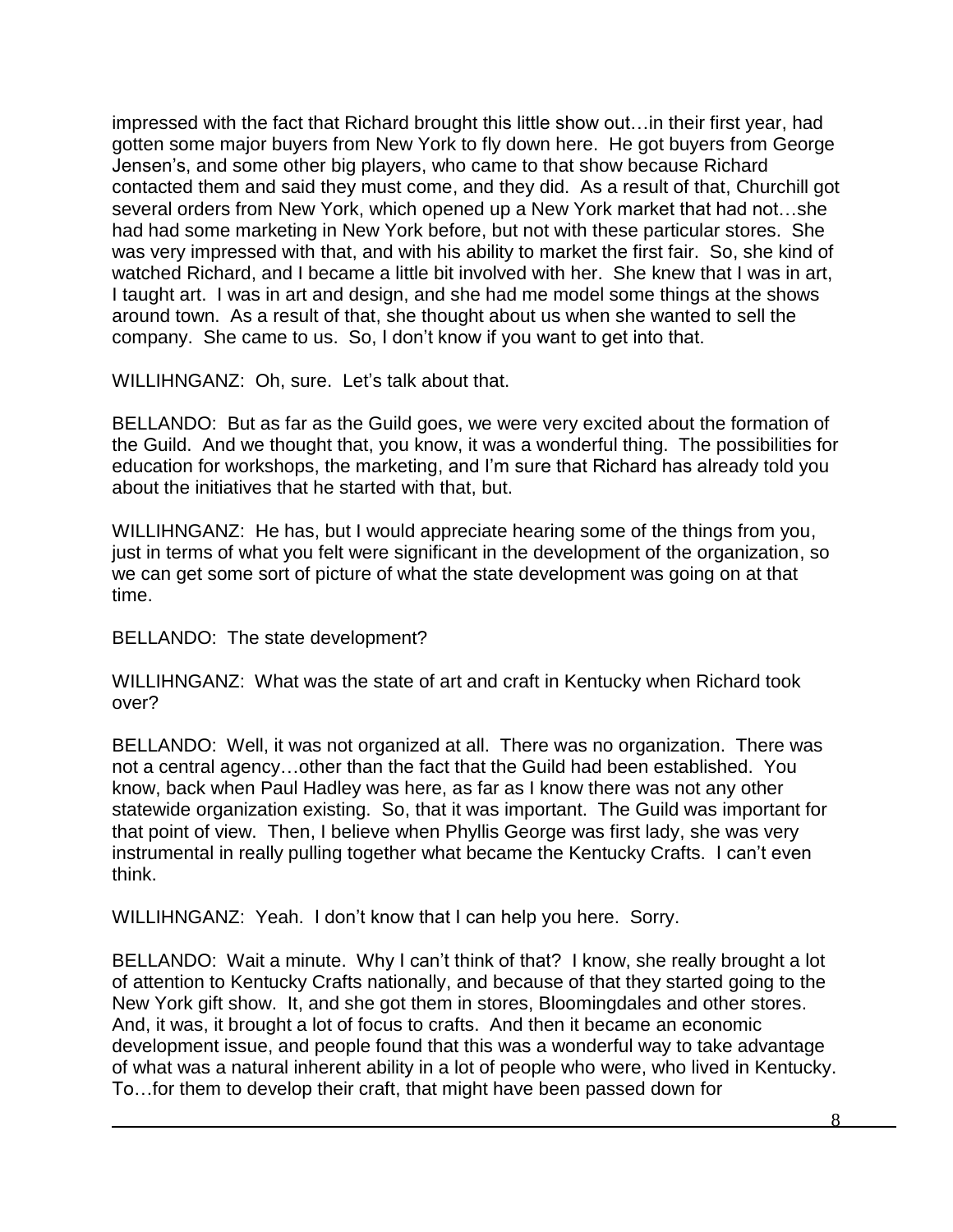centuries…not centuries, but for years, in their family, and actually make a business out of it. And, have money come in, an economic development. And that big push really did a lot for Kentucky craft marketing.

WILLIHNGANZ: Now, was this the Kentucky Arts Craft Council? Or, am I getting the name somehow, names wrong?

BELLANDO: No, no.

WILLIHNGANZ: And did that take place, the Phyllis George initiative if you will, did that take place before Richard was the Director?

BELLANDO: No, no, no after.

WILLIHNGANZ: After? Okay. Well, it sounds a lot like what Richard was doing was bringing the crafts of the people from the rural communities in to make them more accessible to the more urban areas.

BELLANDO: Oh, he did, that's true.

WILLIHNGANZ: And then, you brought in the marketing to New York and other places. And how much of that actually affected the rural communities? Do you have any way of knowing what that did?

BELLANDO: I really don't know. But, I think it's had a…over the years has a big impact, but I don't know, and I don't have any statistics about that.

WILLIHNGANZ: Yes. That is something I should probably research as we go further with this project. At any rate, Richard was, and what was his title, the Chairman of Kentucky Guild? Or, the director?

BELLANDO: No. He was the Executive Director.

WILLIHNGANZ: Executive Director?

BELLANDO: Of the Kentucky Guild.

WILLIHNGANZ: How long was he the director, do you remember that?

BELLANDO: I think four years.

WILLIHNGANZ: Okay. And then you were active, of course, in the Guild during that time, I would assume? And then, did the two of you remain active in the Guild in the years following his directorship?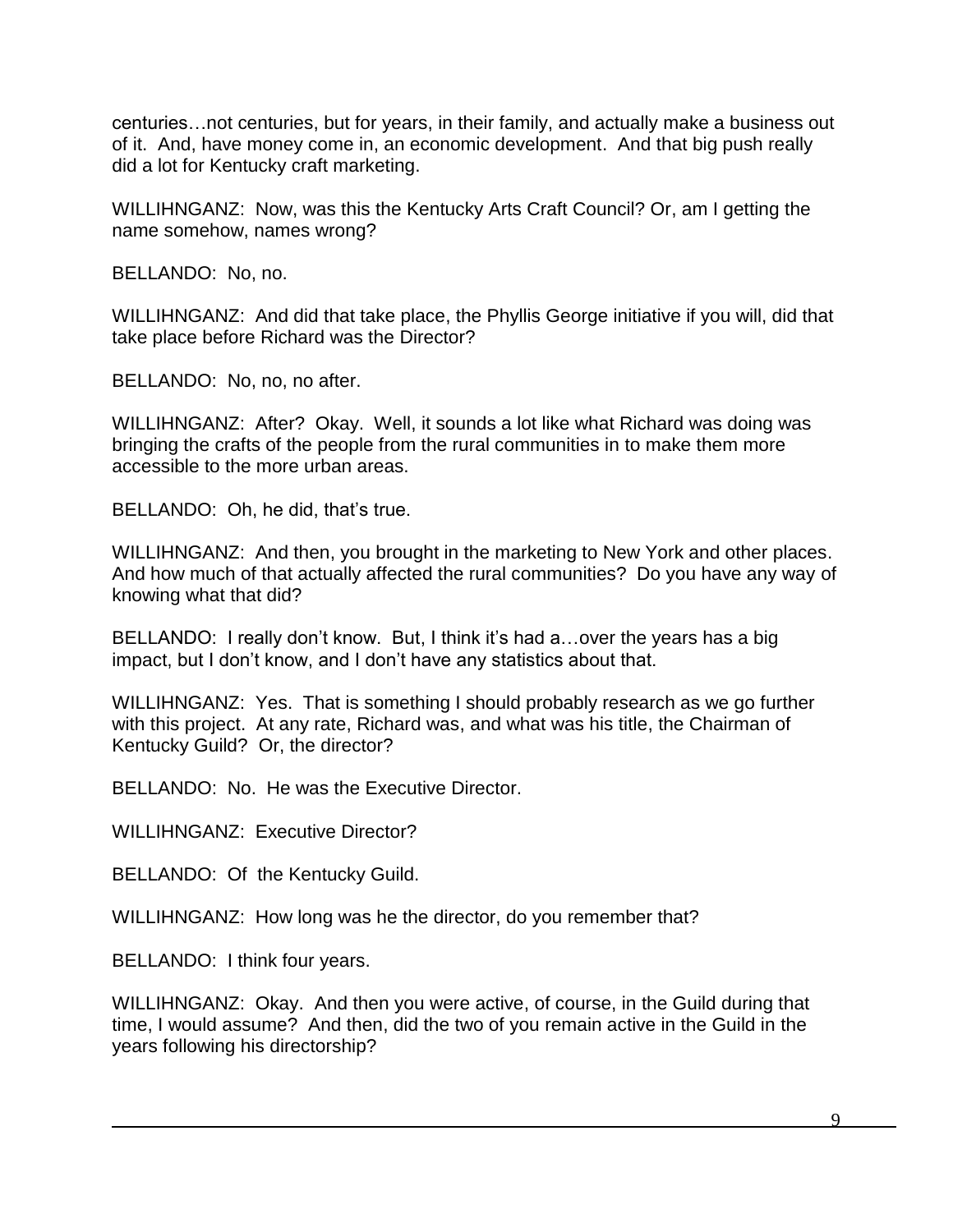BELANDO: I was active in the Guild only, only to the extent that I supported him, and was, you know, was there at all the events. I was not actually a Guild member, and I was not a Guild member until we bought Churchill Weavers. That was in 1973. That's when I became a member of the Guild.

WILLIHNGANZ: I see. Okay then, lets talk a little bit about Churchill Weavers, about what state were they in when you bought them?

BELANDO: Well. I got a call one day from Mrs. Churchill, and she asked me to come and talk to her. I went into her office, and she offered me the job as the designer at Churchill Weavers. I was very flattered. I told her I didn't know anything about weaving, and she said, "Well, you can learn. I'll teach you". I said, "Well, yes. I can learn". But, I said, " I have to think about it". I was teaching, teaching art at the Berea Community School, and I loved what I was doing. So, I decided not to take the job. And, I went in to tell her I was not going to take the job. She said, "Well, if you won't come work for me," she said, "Do you and Dick want to buy the business?" And it was a very big shock to me. And she called Richard, Dick, at that point; she would eventually call him Richard. I mean I just about fell over, because I did not, had not ever entertained such a notion. So we took a long time trying to decide. We talked with her. She gave us an option on it, and it took us about six weeks to make a decision to do it, because it was a very frightening thing. It had, I think, the profit it had made that year we bought it, or the previous year, was a thousand dollars. And, we thought, you know, we just didn't know if we could make it work. We didn't think of ourselves as business people. We didn't know really, anything about it, except she had confidence in us, Mrs. Churchill. We decided to do it. Richard wanted to. I was…I really didn't, because I was worried about it, but we did it. So, I quit my teaching job and I worked there for a year or two without any pay, and learned. I sat down with Mr. Win Cody, who was an elderly gentleman who had been in the textile business for over fifty years. He sat down with me everyday. He taught me how to design on graph paper, no computers or anything how it all worked. And so then, we set about changing things slightly. Mrs. Churchill stayed on as consultant for three years. She really did not want to let us do it our way. It was hard for her to let go. That caused trouble. It was hard for us, because well, it just was. She was a tough, tough little lady. She wanted her way, and I can understand that now. When it came time to think about, because there were times when we thought about when we needed to let go. I didn't know if I could let go, and so I understood her position. But, she did tell me on three occasions before she died, that she had made the right decision when she chose us to take the business. So, that is really very comforting to me, because we've now…we bought the Churchill House. So, I would hate to think she was unhappy with me. Because, suppose we hear rattling around in the attic, and you know, I know that it is friendly. *[Laughing]* So, one of the things that we tried to do, was to respond to the market a lot more quickly than…Mr. Churchill was deceased at the time we bought it from her. So, she didn't seem to respond to the market very quickly. It's like she had to work a really long time on the design, and try it out in front of a lot of people. But it might take a really long time to get something designed, finished, and out the door. We were going to do it a lot faster and we did. We had a much faster turn around. A store called and asked for a particular color, by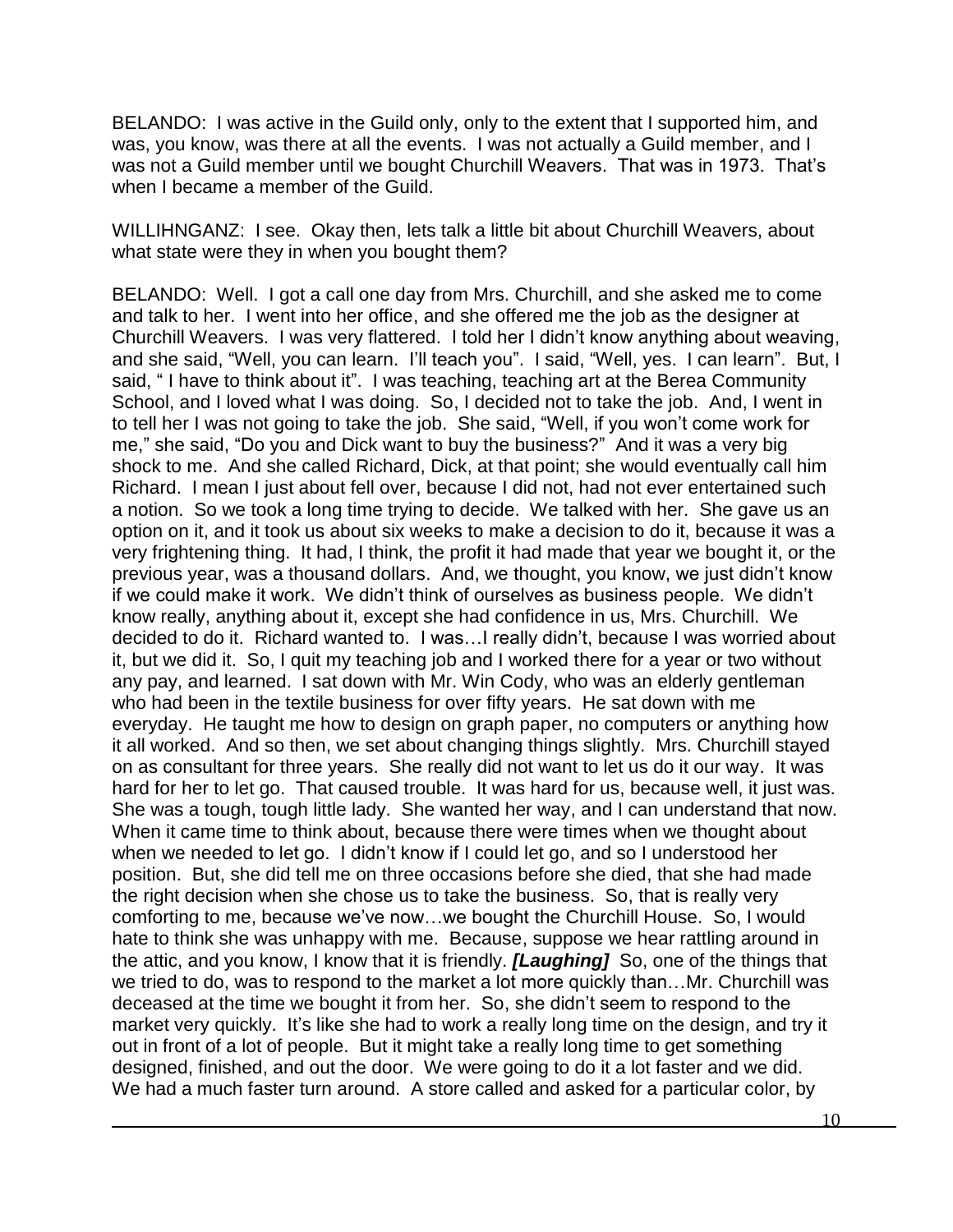golly they were going to get it pretty quick. And we were able to do that. We did do that, we responded to the market quickly. We also probably did a lot more designs within a year's time. And we did a lot of current, current...we really tried to stay current in what was going on in the market. We had a really rich resource, because the archives had been kept at Churchill Weavers. One sample of every piece that was every done there since 1924 was somewhere in boxes. So, we had this wonderful library to go to, but it was not very well, it had not been organized. They were very good at organizing and keeping records, but over the years boxes had gotten shifted and, you know, so we didn't have a real good way to go take something out, and record that we had taken it out, and make sure it went back to the same box. So things got a little bit jumbled up, but we did have that wonderful resource available to us that we were able to, to get deposited into the Kentucky Historical Society when Churchill did close.

WILLIHNGANZ: Now, was Richard the Director of the Guild at the time?

BELLANDO: No.

WILLIHNGANZ: How, well, long after did that take place?

BELLANDO: Richard was the Director of the Guild until probably 1971. I mean it was like four years, I think `67, somewhere in there. I don't know exactly. He went from being Director of the Guild to being the Alumni Director of Berea College. He was the Director, the Alumni Director when we bought Churchill Weavers. And so, when we bought Churchill Weavers, he resigned from that position to, for us both to run Churchill Weavers. He was the President of Churchill Weavers. I was deeply involved in learning the designs, and how the looms worked, and the operational side, of the creative operational side of the business, and he was the President. In 1980, I think it was 1982, he left Churchill Weavers, and became the director of Student Craft Industries at Berea College. And so, he wasn't working with me at Churchill Weavers. So, I became President. Three years later he came back to Churchill Weavers, and I refused to give up my office. *[laughing]* So, I stayed President. See what happens when you leave?

WILLIHNGANZ: That's a real cautionary tale. *{Laughing]*

BELLANDO: But actually I…the truth of the matter is, I would have been happy for him to take back over, but he really, I guess he was happy with the job I was doing, and did not choose to do that. But, he did come back, and he stayed at Churchill Weavers until 2006.

WILLIHNGANZ: Wow.

BELLANDO: And we worked together. We did a lot of shows, we traveled, we opened new markets, we became cutting edge with our fabric, for two years, as far as designs.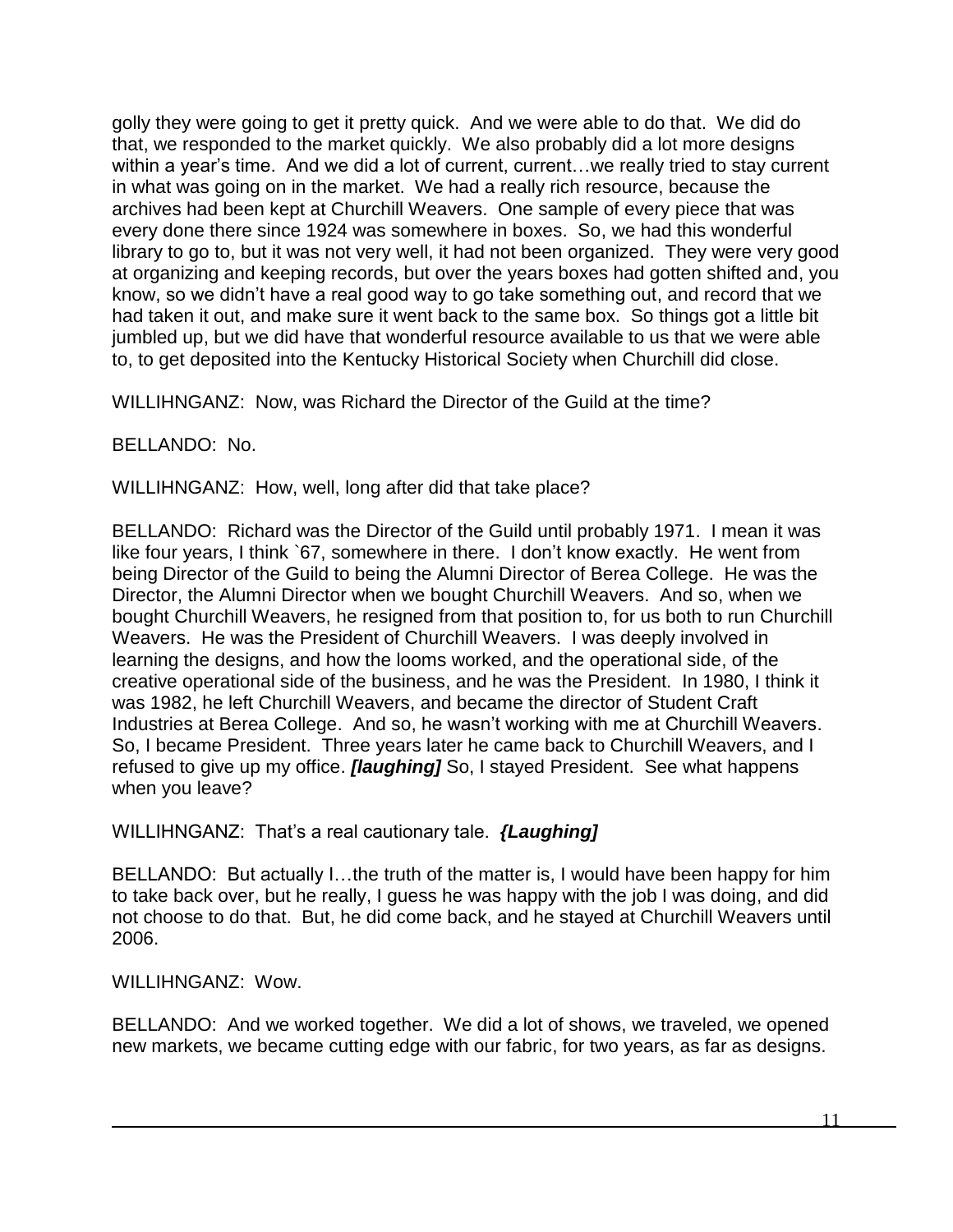WILLIHNGANZ: How many employees did you have when you started at Churchill Weavers?

BELLANDO: We started, you know, I actually don't remember how many employees we had when we started. I don't remember that. But at one point we got up to ninety, ninety-two or three employees. We became a lot more efficient, and we were able to produce more with fewer employees. And attrition occurred because some of the employees had been there for fifty years. And, as they retired, we were always open to hire weavers. I mean, because weaving is a highly skilled, highly, highly skilled job and learning to weave our looms took at least a year, or maybe two years, depending on the person. So, we were always looking to hire weavers, because we never knew when we were going to need somebody else. We, when Churchill Weavers closed, we had had to downsize, because sales were dropping, and because of the Chinese, Asian imports. They were copying our designs, and the market was flooded. There is such a thing as a category killer. When you have, you put something out that competes with an original product, you put it out and you put it everywhere at \$9.99, quote unquote, here comes a category killer. It's not as desirable a product anymore. So that happened with our throws. But, and so, we closed in 19 excuse me, in 2007. But you know, there's a lot of water over the dam between, in those in between years.

WILLIHNGANZ: There's a lot of years in there, that's for sure.

BELLANDO: Right.

WILLIHNGANZ: Tell us a little bit about the examples here that you have.

BELLANDO: Yeah. I would just love to show you this. This is one of our latest designs that we did.

WILLIHNGANZ: You need to hold…well let me, let me…no. You just stay there. I'm going to bring the camera down to show this. Okay, go ahead.

BELLANDO: And this is an absolutely, well I think, it is a beautiful design, and it is a double weave, which means it's about two layers, and one side is the opposite of the other side. A beautiful design in chenille that was…We brought this out just shortly before Churchill Weavers closed. And I will tell you, that I was comfortable designing up to eight harnesses, but when we got any more, when we got multi-harness, we got a lot more than eight, I needed help. So, I worked with a designer in New York, who helped me pick the colors. She helped me to do this design. It is a very, very special design. This is one that I did, and again it is chenille. It is two weights of chenille, and is very festive and fun design. We did couch throws, baby blankets, ladies scarves and accessories. We used to do men's neck-ties, and the men loved our neck-ties, but we started having problems in that we would sew the ties up, hang them on the rack, they looked beautiful. Next morning we would come in and they would be twisted, twisted! And we tried every way in the world to figure out what was going on, and we finally figured that it was the twist in the yarn somehow, not being balanced, but it was such an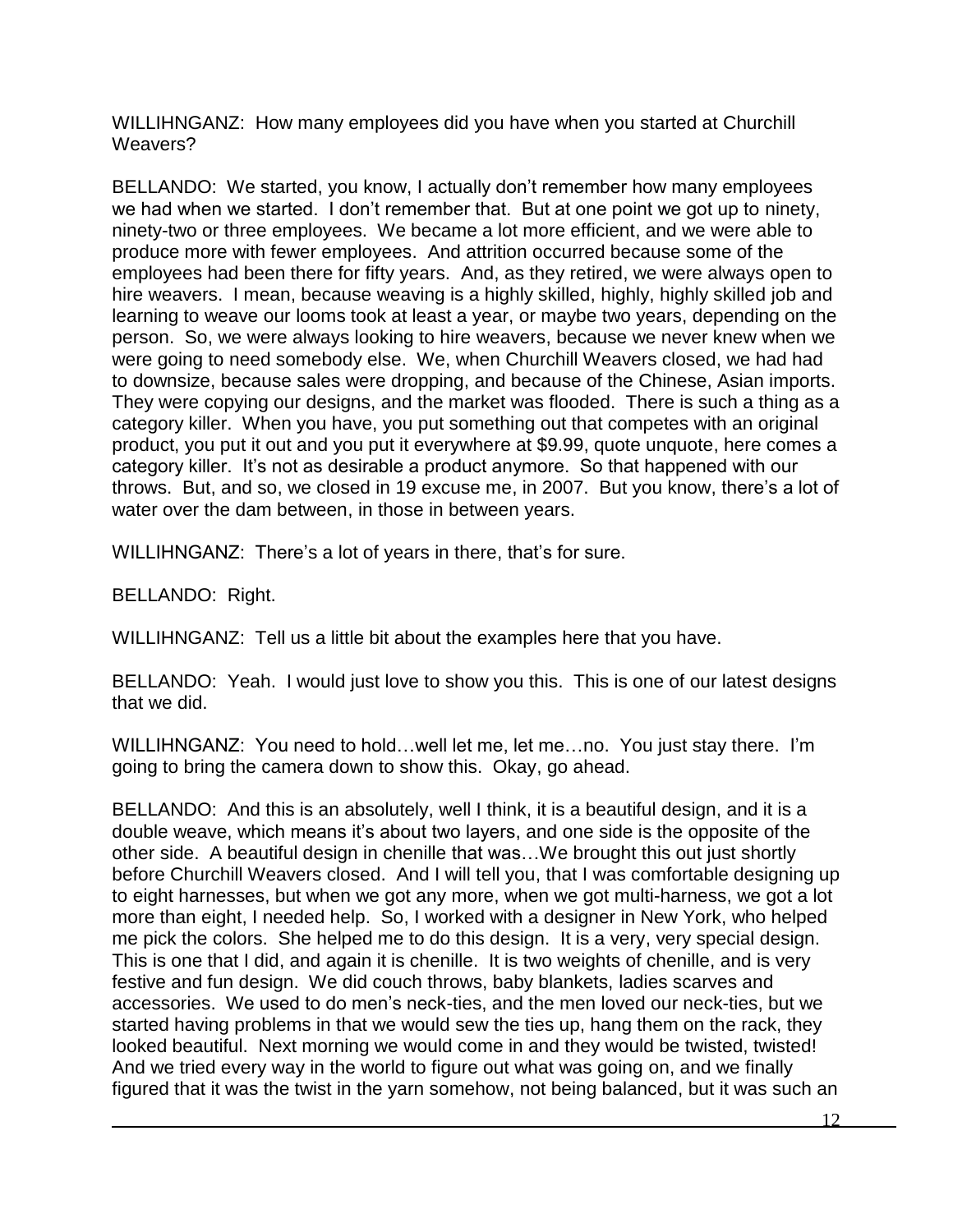ordeal. And we just could not predict what was going to happen. So we just stopped making them. But, we still have, every once in a while, someone will bring one out of their closet and they will give Richard a neck-tie we. We're getting this collection, wonderful collection of old Churchill Weaver neck-ties.

WILLIHNGANZ: Are they twisted or have they straightened out over the years?

BELLANDO: No. These are the ones that didn't; we didn't sell the ones that twisted. Nobody ever got those. They just went into some kind of give away pile, but the ones that were good are the ones we are getting back.

WILLIHNGANZ: Well that's good. That is reassuring.

BELLANDO: Right.

WILLIHNGANZ: So as, as you were doing the weaving, were you still involved with the crafts organizations?

BELLANDO: Oh, absolutely. We were…we showed at the Guild. We, you know, would set up with the Guild. We also were very, very active, and have been, in the Southern Highland Guild, Southern Highland Craft Guild in Asheville. It covers the Appalachian Regional Commission area. We've always been very active in that, and I volunteered a lot of our time.

WILLIHNGANZ: So, you started with that back in the `70's or?

BELLANDO: Actually we did. Right we did.

WILLIHNGANZ: And you've served on there their board as well is that correct?

BELLANDO: Yes. That is correct. I served on the board. I served two terms on the board, and was on the finance committee, and actually am on the Board again now, and am President of the Board.

WILLIHNGANZ: Oh wow. I hear they are a pretty active organization.

BELLANDO: They are very, very active.

WILLIHNGANZ: How large is their annual budget?

BELLANDO: The annual budget is, I don't know, if you want to know if you're talking about their income, or?

WILLIHNGANZ: Well, yeah. I'm talking about what their operating…they are putting out…they are cycling through.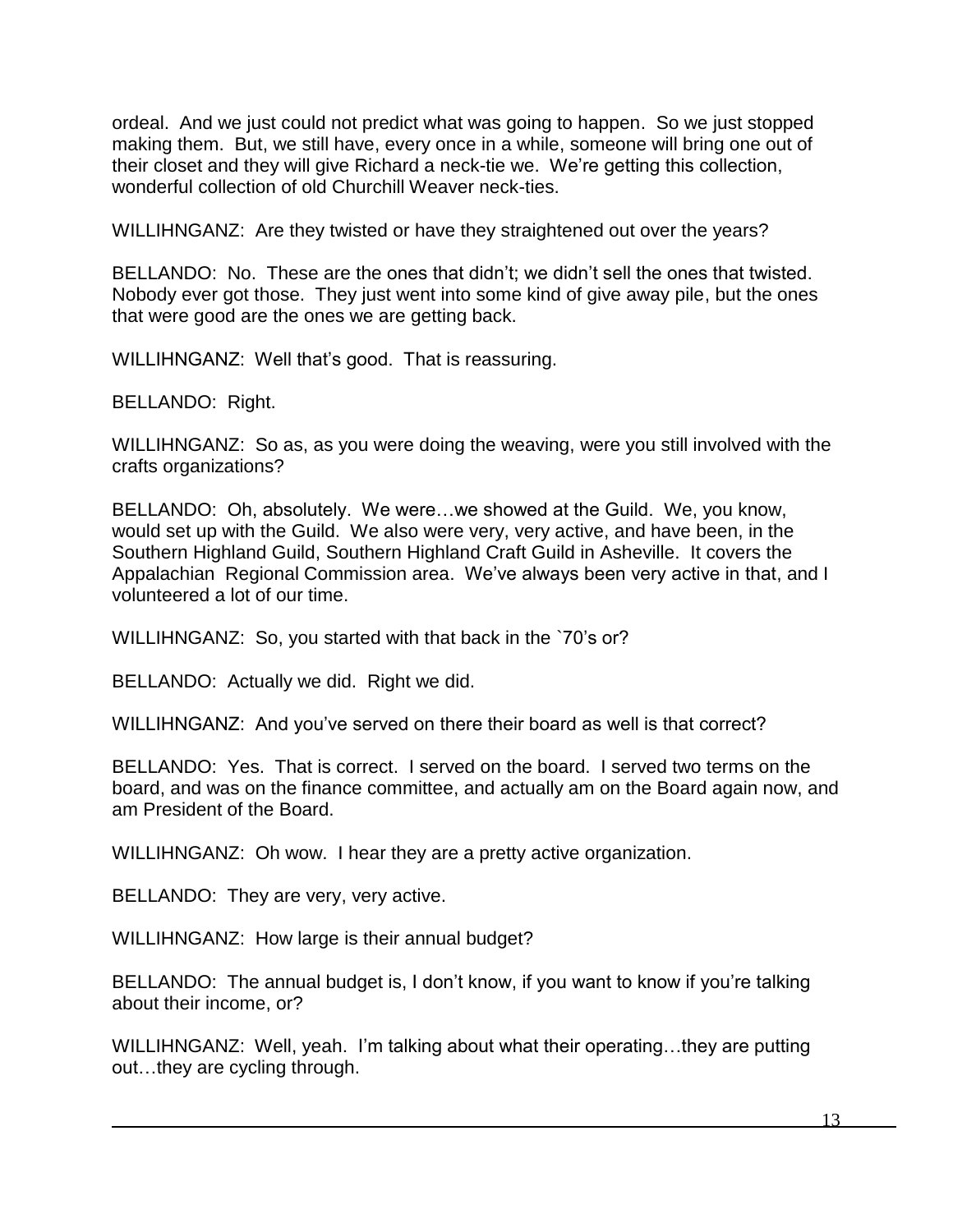BELLANDO: Probably about three million.

WILLIHNGANZ: Yeah, that is substantial amount of resources to be dealing with. And what are they doing with that?

BELLANDO: Wow. They have…they do two craft fairs, which is a marketing opportunity for the crafts people who belong. And the marketing opportunity is very important, because that was one of the reasons the Guild was established in the first place. Is to give the crafts people an opportunity to be able to sell their work, and provide for their families. That is one of the reasons it started, so they have two fairs, and they are both in Asheville. They used to be, one in Asheville and one in Gatlinburg, and they were highly successful. But that got changed, and they are both in Asheville now. They also have a, what they call the Folk Art Center, which is on the Blue Ridge Parkway in Asheville. And, in the Folk Art Center, which is the center of the activities, they have their offices there. They have a shop called Allanstand, where they sell the work of their members. They also have many, many changing exhibitions. They have many educational opportunities; they have demonstrations, all the time, of craft work. They have classes. They have Clay day, and Wood day, which all of the communities are invited to come in and to see demonstrations of these things happening, and they can buy the work. It's, it's a wonderful organization. They also operate several other craft stores. There is one in Gatlinburg, Cumberland Gap, Moses Cone, where they sell the work of the crafts people. They are looking for another marketing opportunity. They would like to find another place to open up another store. Its, it's the second oldest craft guild in the country. It is a wonderful organization. I love it. I love the people. There's a real bonding that happens with the people in the Guild. And I can't really explain it. They all do…all have their little squabbles, and you know, it's like…sometimes I thought of it as what a fire goes through the forest. In some ways its good for the forest, you know. There is always a little fire somewhere, but it brings people together, even when they come together to settle an issue. It…they're together, and their bonded, you know. Its, it's... I just love the, great... it's a great organization.

WILLIHNGANZ: Are they doing a lot of educational programs?

BELLANDO: They do. They do.

WILLIHNGANZ: And do those...are those focused mostly in Tennessee, or are they?

BELLANDO: Oh no. They are Appalachian regions. It's pretty well defined by the Appalachian Regional Commission. So, not all of Kentucky is in it, is in the region.

WILLIHNGANZ: I didn't know that. That's interesting.

BELLANDO: It cuts through some states, Alabama; part of Alabama is in it, part of Georgia. Even part of North Carolina.

WILLIHNGANZ: Wow.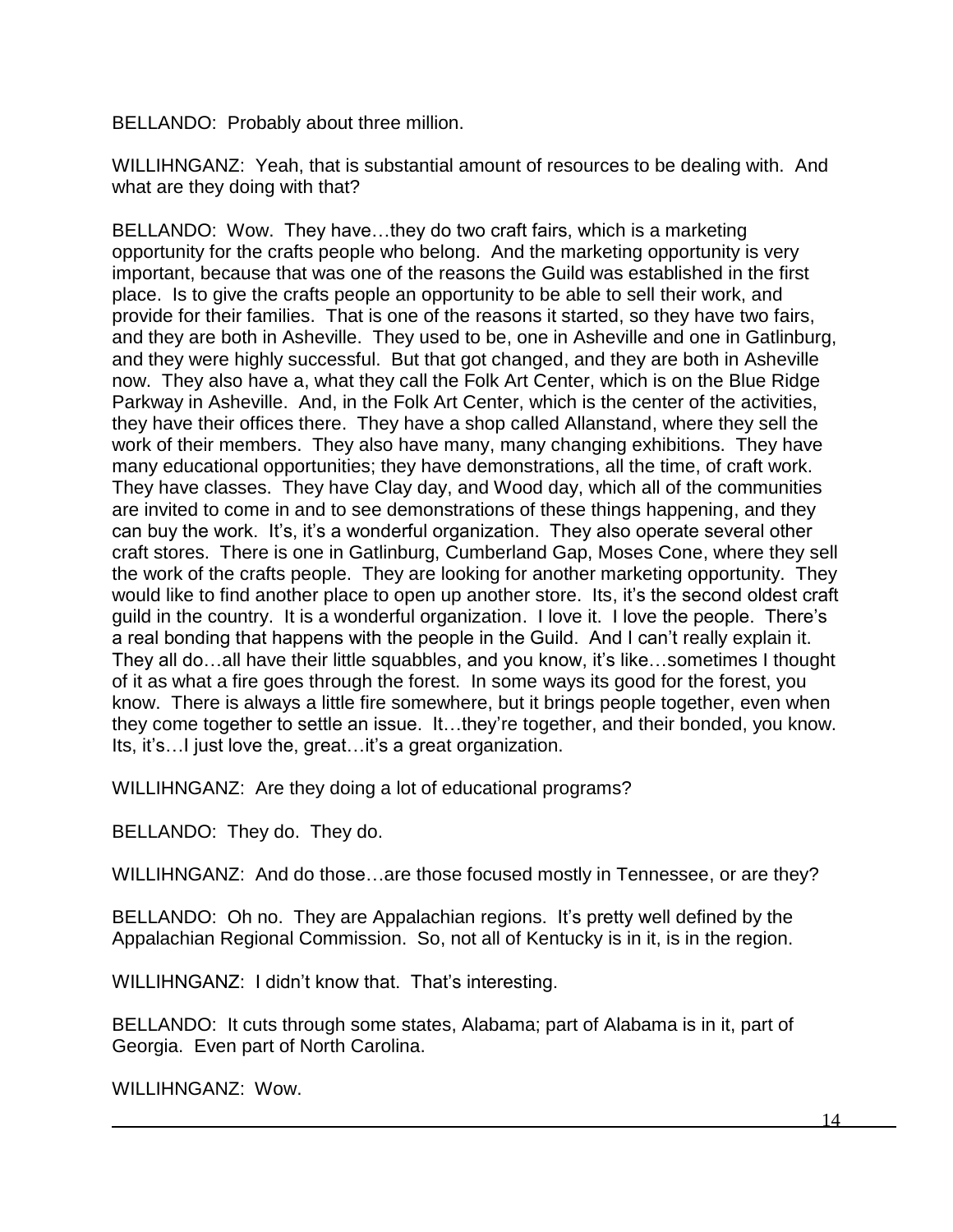BELLANDO: Have to get a map to look at it to see the region that is included.

WILLIHNGANZ: What are your hopes for that organization, or where do you want to take it?

BELANDO: Well, one of the things that some of our goals are working on…we would like to get legislation passed that would provide us the building that we are currently in, which we built and paid for, in perpetuity. But it will have to be a legislative thing. We also want to expand it. We are on hold for raising funds to expand the building, to give us a lot more exhibition space, storage for our archives. Right now we just don't have enough space for that to adequately do that. That's a big thing, that's a very big thing. Then we are hoping to have more marketing opportunities, and there are always things we are dealing with. I mean standards. It's constantly changing. Jurying in, and we have a very active committees. People volunteer their time, they just love this organization.

WILLIHNGANZ: How many active members do you have right now?

BELLANDO: Active? There are 900 members. How many of those are active I can't say for sure. A lot of them are not. I can't say for sure.

WILLIHNGANZ: Did the Guild have any influence on the establishment of the Artisan Center here in Berea?

BELLANDO: You're talking about Southern Highland Guild or the?

WILLIHNGANZ: Yeah, either.

BELLANDO: I don't think the Southern Highland Guild had anything to do with it. I don't know about the Kentucky Guild. But, I don't think so. Well, I think there had to be a lot of state money. And I'm sure Richard could speak to this a lot better than I can, but I don't…who was governor?

WILLIHNGANZ: Patton?

BELLANDO: Yeah, Patton. He really wanted this. He was very instrumental in this happening. He pledged to support it. I think the center in West Virginia was a big inspiration…everybody went up there to see that. Kentucky wanted something equal to the one in West Virginia. I don't know how the Guild did or did not work with it. I just don't know. It would have nothing to do with the Southern Highland Guild. So, I guess I just can't talk about it very much because I don't know very much.

WILLIHNGANZ: Well. I just feel like the strength of the craft community could be improved if you had a better liaison, and better cooperative movement within the organization. Would you believe…would you agree with that?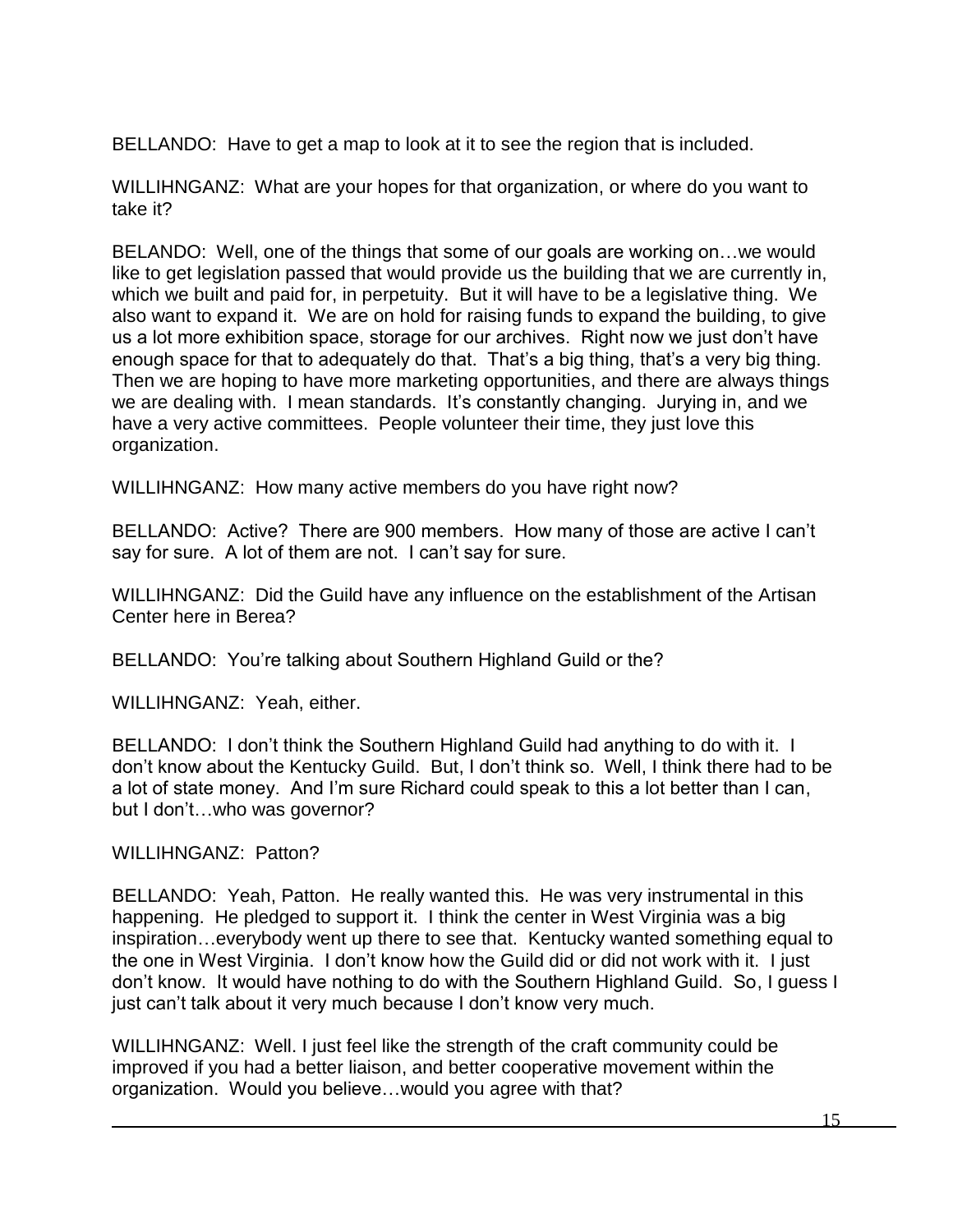BELLANDO: Oh, absolutely. I do know that when they were proposing to build the Artisan Center here in Berea, a lot of the local people were not for it.

## WILLIHNGANZ: Really?

BELLANDO: Because they were afraid it would be competition, and that people wouldn't come into town to visit their studios. I think to some extent people feel that has really happened. That is has hurt some people's sales. But, I stood up at that first meeting, and I said I would rather for it to be here than somewhere else. It's going to happen, and so, I would rather it be here for that than somewhere else.

WILLIHNGANZ: And hopefully, I would think, you know, if the state is open to allowing you to, basically...if I go in there and I see rows of procures for various events and activities, I don't know how much local artists are represented among those, but it seems to me that the two should actually be building each other up. You know, you should come to, for an hour or two, at the Artisan Center, and then walk through downtown Berea, because it's terrific.

BELLANDO: I think they worked very hard at trying to get to put an information center at the Artisan Center that would direct people into town. They are really…they're trying to do that, and I think it is a lot better than it was. But it, the Artisan Center itself, when I go in there now, I'm amazed and impressed on how much more complete the body of work there is, than when they first opened in 2000. So they are growing. Victoria is doing a wonderful job, I think.

WILLIHNGANZ: Well, it looks to me like a very smart center. They have a nice cafeteria. They got a nice little area outdoors, where you can relax, and you can actually spend time there comfortably. I was talking to a lady who told me that they don't have any picnic tables, which frankly is a mistake. But that's their choice. But yeah, the more we can build this up, it seems to me, the better it's going to be for everyone involved.

BELLANDO: And, I do want to say that Cheryl Stone, (of course…she wasn't Cheryl Stone at the time), from…Eastern Kentucky University was very instrumental in working with the state, and the program that she was with, there at Eastern…and Berea College worked with it, too. Berea College was all for…it took a group of people working together to make it happen. But, I do not think that the Guild was involved. I could be wrong.

WILLIHNGANZ: How do you think, in general, the state of crafts in this area is going?

BELLANDO: In this area?

WILLIHNGANZ: Well, yeah, in Kentucky.